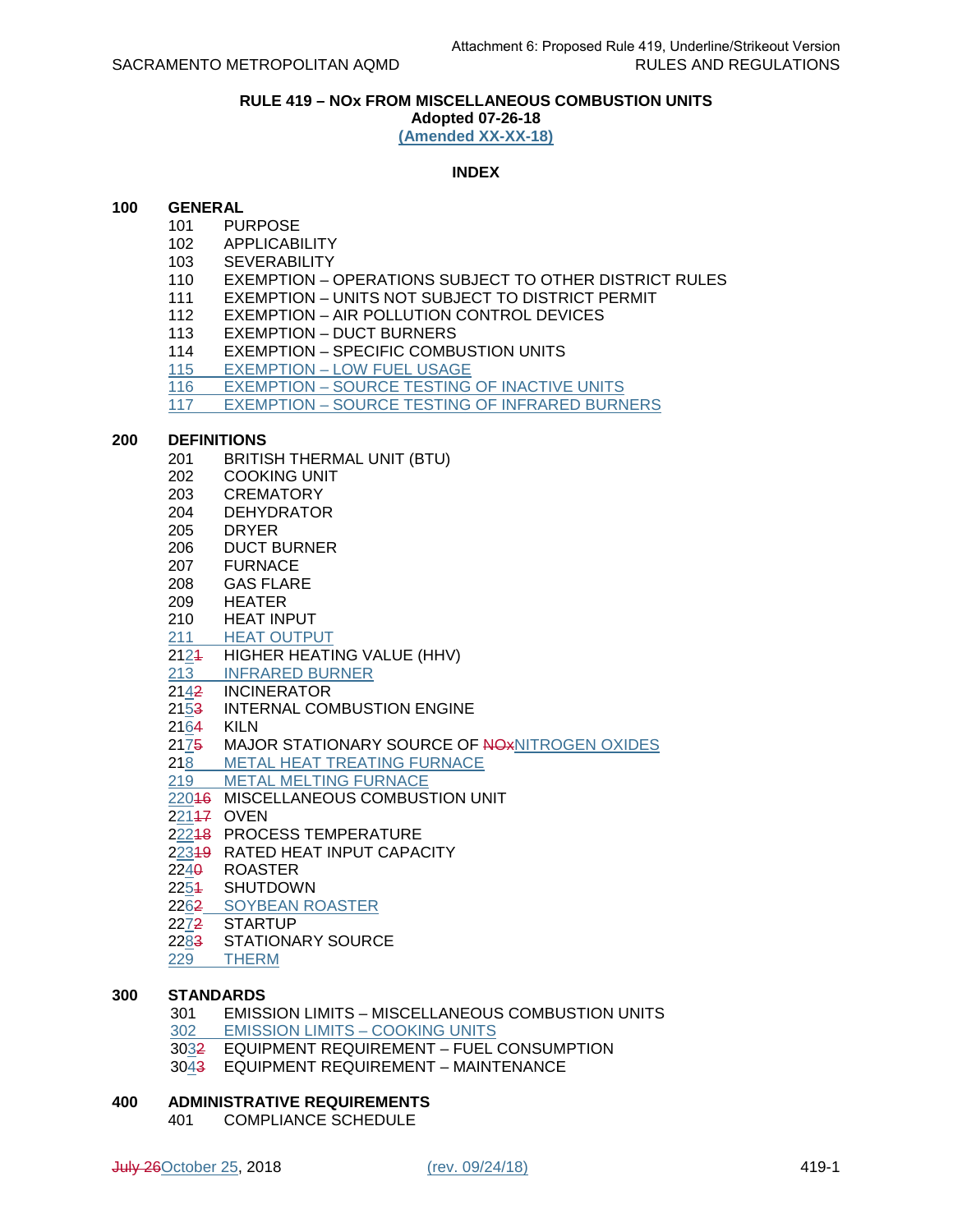## 402 LOSS OF EXEMPTION – LOW FUEL USAGE

- 4032 SOURCE TESTING FREQUENCY
- 4043 SOURCE TESTING PROTOCOL

# **500 MONITORING AND RECORDKEEPING**

- 501 TEST METHODS<br>502 RECORDKEEPIN
- **RECORDKEEPING**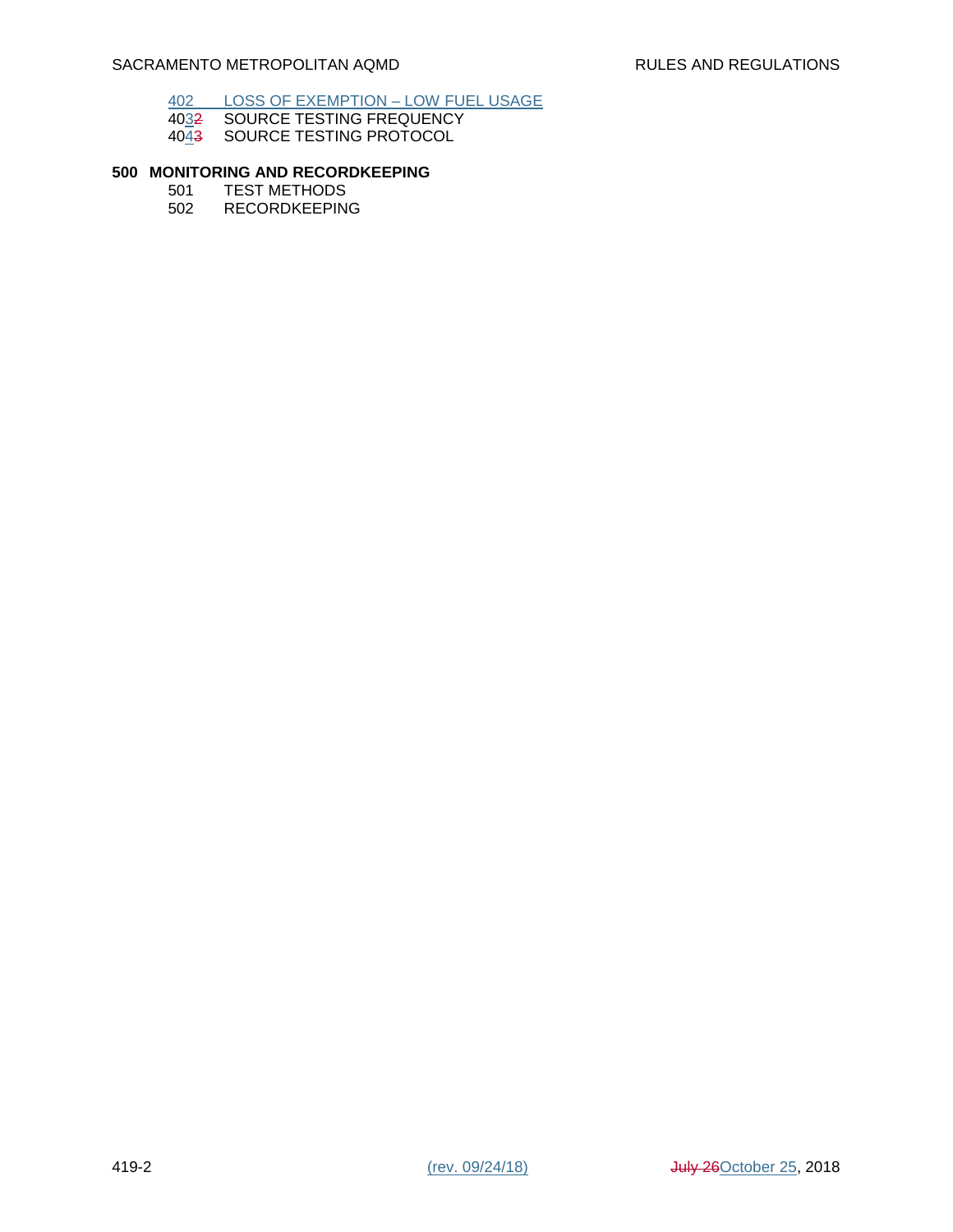#### **100 GENERAL**

- 101 **PURPOSE:** To limit the emissions of nitrogen oxides (NOx) and carbon monoxide (CO) from gaseous and liquid fuel-fired miscellaneous combustion units located at a major stationary source of NOxand cooking units, as defined in this rule.
- 102 **APPLICABILITY:** This rule applies to any miscellaneous combustion unit or cooking unit with a total rated heat input capacity of 2 million Btu per hour or greater that is located at a major stationary source of NO<sub>x</sub>- and to any miscellaneous combustion unit or cooking unit with a total rated heat input capacity of 5 million Btu per hour or greater that is not located at a major stationary source of NOx.
- 103 **SEVERABILITY:** If any section, subsection, sentence, clause, phrase, or portion of this rule is, for any reason, held invalid, unconstitutional, or unenforceable by any court of competent jurisdiction, such portion is deemed as a separate, distinct, and independent provision, and such holding does not affect the validity of the remaining portions thereof.
- 110 **EXEMPTION OPERATIONS SUBJECT TO OTHER DISTRICT RULES:** The requirements of this rule do not apply to any unit subject to requirements under the following rules:
	- 110.1 Rule 411 NOX FROM BOILERS, PROCESS HEATERS AND STEAM GENERATORS;
	- 110.2 Rule 412 STATIONARY IC ENGINES LOCATED AT MAJOR STATIONARY SOURCES OF NOX;
	- 110.3 Rule 413 STATIONARY GAS TURBINES; and
	- 110.4 Rule 414 WATER HEATERS, BOILERS AND PROCESS HEATERS RATED LESS THAN 1,000,000 BTU PER HOUR.
- 111 **EXEMPTION UNITS NOT SUBJECT TO DISTRICT PERMIT:** The requirements of this rule do not apply to any unit exempt from Rule 201 – GENERAL PERMIT REQUIREMENTS.
- 112 **EXEMPTION AIR POLLUTION CONTROL DEVICES:** The requirements of this rule do not apply to combustion equipment where its primary function is to operate as an air pollution control device including, but not limited to, afterburners, catalytic oxidizers, flares, thermal oxidizers, or vapor incinerators.
- 113 **EXEMPTION DUCT BURNERS:** The requirements of this rule do not apply to duct burners operating upstream of and controlled by a properly working selective catalytic reduction (SCR) add-on NOx control device that complies with all pertinent permit conditions.
- 114 **EXEMPTION SPECIFIC COMBUSTION UNITS:** The requirements of this rule do not apply to the following types of combustion units:
	- 114.1 Any unit that is used exclusively by an electric utility to generate electricity.
	- 114.2 Gas flares.
	- 114.3 Internal combustion engines.
	- 114.4 Cooking units.
	- 114.5 Crematories.
	- 114.6 Dryers used in asphalt manufacturing operations.
	- 114.7 Furnaces.
	- 114.8 Incinerators.
	- 114.9 Kilns.
	- 114.10 Roasters.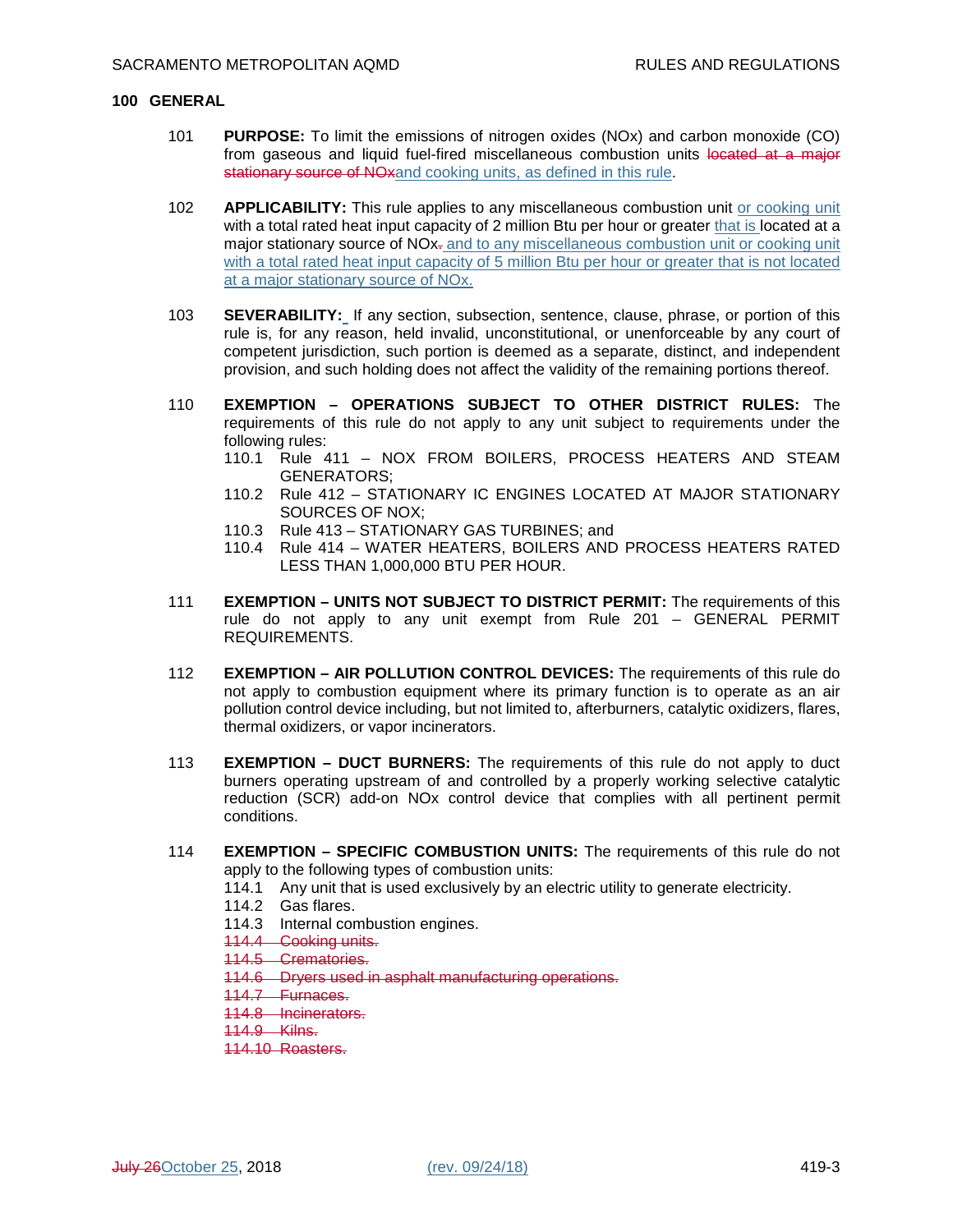## 115 **EXEMPTION – LOW FUEL USAGE:**

- 115.1 The requirements of Sections 301, 302, 303.1, and 403 do not apply to any miscellaneous combustion unit or cooking unit that uses less than 30,000 therms per year of fuel, provided all of the following conditions are met:
	- a. The unit is not located at a major stationary source of NOx;
	- b The owner or operator of the unit meets the requirements of sections 303.2, 303.3, and either 502.2 or 502.3 as applicable; and
	- c. The owner or operator of the unit submits a permit application to the District pursuant to Rule 201 – GENERAL PERMIT REQUIREMENTS to establish a limitation on the fuel usage. To qualify for the exemption, the permit application must be submitted by (six months after date of adoption).
	- 115.2 If the fuel usage for any unit claiming this exemption equals or exceeds 30,000 therms in any calendar year beginning on or after January 1, 2019, then the owner or operator of the unit must comply with the requirements in Section 402.

## 116 **EXEMPTION – SOURCE TESTING OF INACTIVE UNITS:**

- 116.1 The requirements of Section 403.2 do not apply to any miscellaneous combustion unit or cooking unit that is not operated in a calendar year in which source testing would otherwise be required. This exemption does not apply to a unit located at a major stationary source of NOx.
- 116.2. When an owner or operator resumes operation of a unit that was not source tested pursuant to the exemption in Section 116.1, an emission source test must be conducted within 60 days of resuming operation of the unit. Periodic source testing must then be conducted once every second calendar year from resuming operation pursuant to Section 403.2.
- 117 **EXEMPTION SOURCE TESTING OF INFRARED BURNERS:** The source testing requirements in Section 403 do not apply provided all of the following conditions are met: 117.1 The unit is not located at a major stationary source of NOx; and 117.2 The unit is heated solely with infrared burners.

## **200 DEFINITIONS**

- 201 **BRITISH THERMAL UNIT (BTU):** The amount of heat required to raise the temperature of one pound of water from 59 °F to 60 °F at one atmosphere of pressure.
- 202 **COOKING UNIT:** Any oven or dryer used to heat, cook, dry, roast, or prepare food, or products for making beverages, for human consumption.
- 203 **CREMATORY:** Any unit that reduces human or animal remains to bone fragments and ashes through heat and evaporation.
- 204 **DEHYDRATOR:** Any unit that drives free water from products like fruits, vegetables, and nuts at an accelerated rate without damage to the product.
- 205 **DRYER:** Any unit in which material is dried or cured in direct contact with the products of combustion.
- 206 **DUCT BURNER:** Any combustion equipment installed on existing ductwork and designed to further heat exhaust gases, to promote process drying or to preheat exhaust prior to a selective catalytic reduction (SCR) control device.
- 207 **FURNACE:** Any unit with an enclosed chamber in which heat is produced by a combustion source, typically used for metallurgy, pyrolysis, ashing, calcining, sintering, and other high temperature processes.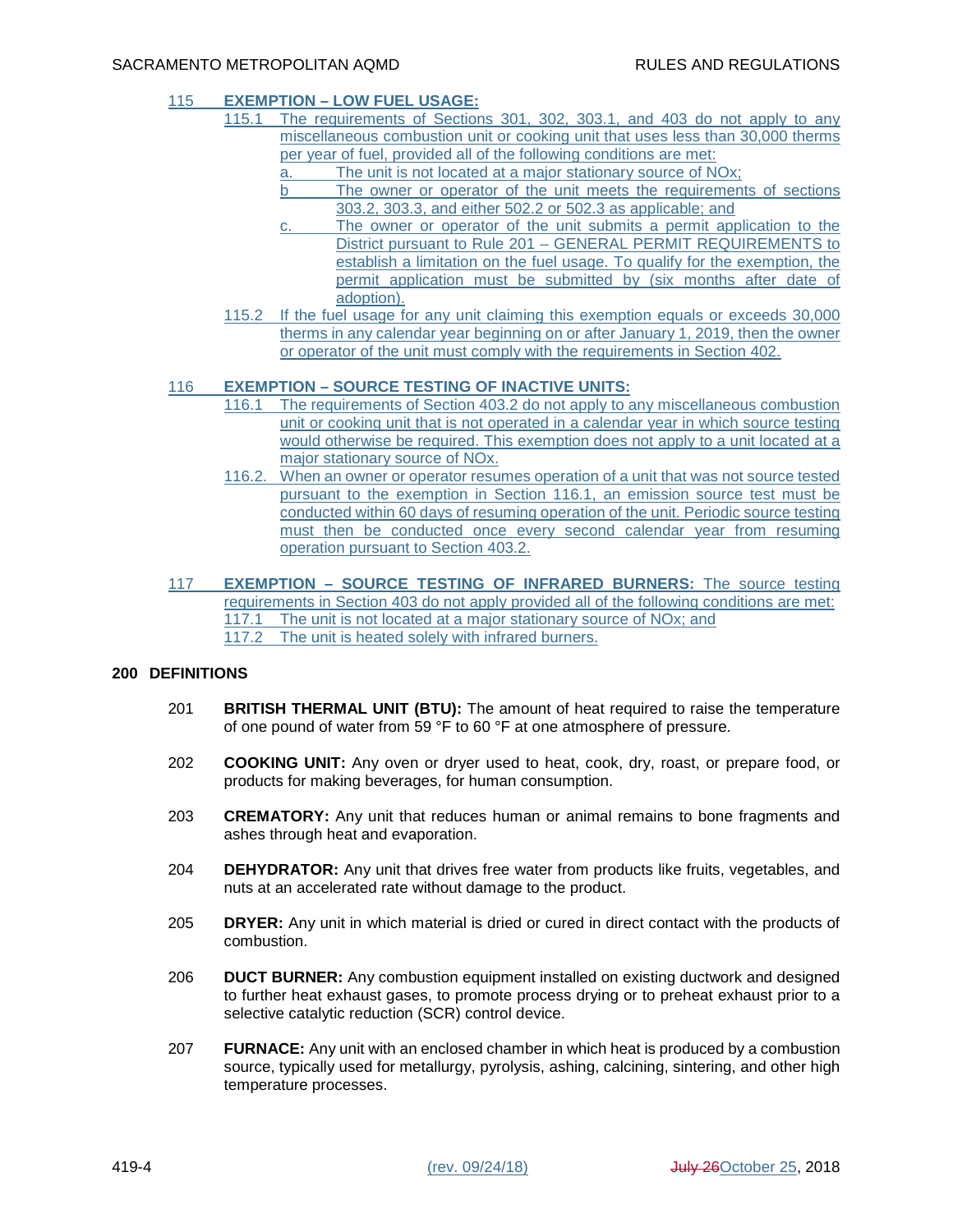- 208 **GAS FLARE:** Any unit primarily used for burning off flammable gas released by pressure relief valves during unplanned over-pressuring of equipment. Gas flares are also often used for the planned combustion of gases over relatively short periods during startup and shutdown, and to control landfill gas emissions, sewage treatment digester gas emissions, and oilfield waste gas emissions.
- 209 **HEATER:** Any unit that transfers heat from combusted fuel to materials or air contained in the unit or in an adjoining cabinet, container, or structure. Heater does not include any unit defined elsewhere in this rule.
- 210 **HEAT INPUT:** The heat of combustion released by fuels burned in a unit based on the higher heating value of the fuel. This does not include the enthalpy of incoming combustion air.
- 211 **HEAT OUTPUT:** The enthalpy of the working fluid output of a burner.
- 2121 **HIGHER HEATING VALUE (HHV)**: The total heat liberated per mass or volume of fuel burned (Btu per pound, cubic foot, or gallon), when fuel and dry air undergo complete combustion and all resultant products are brought to their standard states. If certification of the HHV is not provided by the third party fuel supplier, it must be determined by one of the test methods specified in Section 501.4.
- 213 **INFRARED BURNER:** Any unit with all of the following:
	- 213.1 A ceramic, metal fiber, sintered metal, or perforated metal flame-holding surface;
	- 213.2 More than 50% of the heat output as infrared radiation and operated in a manner where the zone including and above the flame-holding surface is red and does not
	- produce observable blue or yellow flames in excess of one-half inch in length; and 213.3 A rated heat input capacity per square foot of flame holding surface of 100,000 Btu per hour or less.
- 2142 **INCINERATOR:** Any unit that with an enclosed chamber in which heat, produced by combustion, is used to combust waste or oxidize contaminants to less harmful forms.
- 2153 **INTERNAL COMBUSTION ENGINE:** A heat engine in which the combustion that generates the heat takes place inside the engine proper instead of in a furnace, including engines used for control of VOC emissions.
- 2164 **KILN:** Any unit that has a thermally insulated chamber which produces temperatures sufficient to complete a process, such as hardening, drying, vitrification, or chemical change.
- 2175 **MAJOR STATIONARY SOURCE OF NITROGEN OXIDESNOx:** A stationary source whose potential to emit is 25 tons per year or greater of nitrogen oxides (NOx).
- 218 **METAL HEAT TREATING FURNACE:** Any furnace used in metallurgical operations to alter the physical, and sometimes chemical, properties of a metal. Examples of metal heat treating include, but are not limited to, annealing, case hardening, precipitation strengthening, tempering, normalizing and quenching.
- 219 **METAL MELTING FURNACE:** Any furnace in which scrap metal, ingots, and/or other forms of metals are charged and melted, with the melted metal tapped or poured into a ladle or directly into a mold or other shape forming receptacle.
- 22016 **MISCELLANEOUS COMBUSTION UNIT:** Any crematory, dehydrator, dryer, furnace, heater, or-incinerator, kiln, oven, roaster, or other combustion equipment not specifically required to comply with requirements of other District Regulation 4 – Prohibitory Rules. Miscellaneous combustion unit does not include any cooking unit.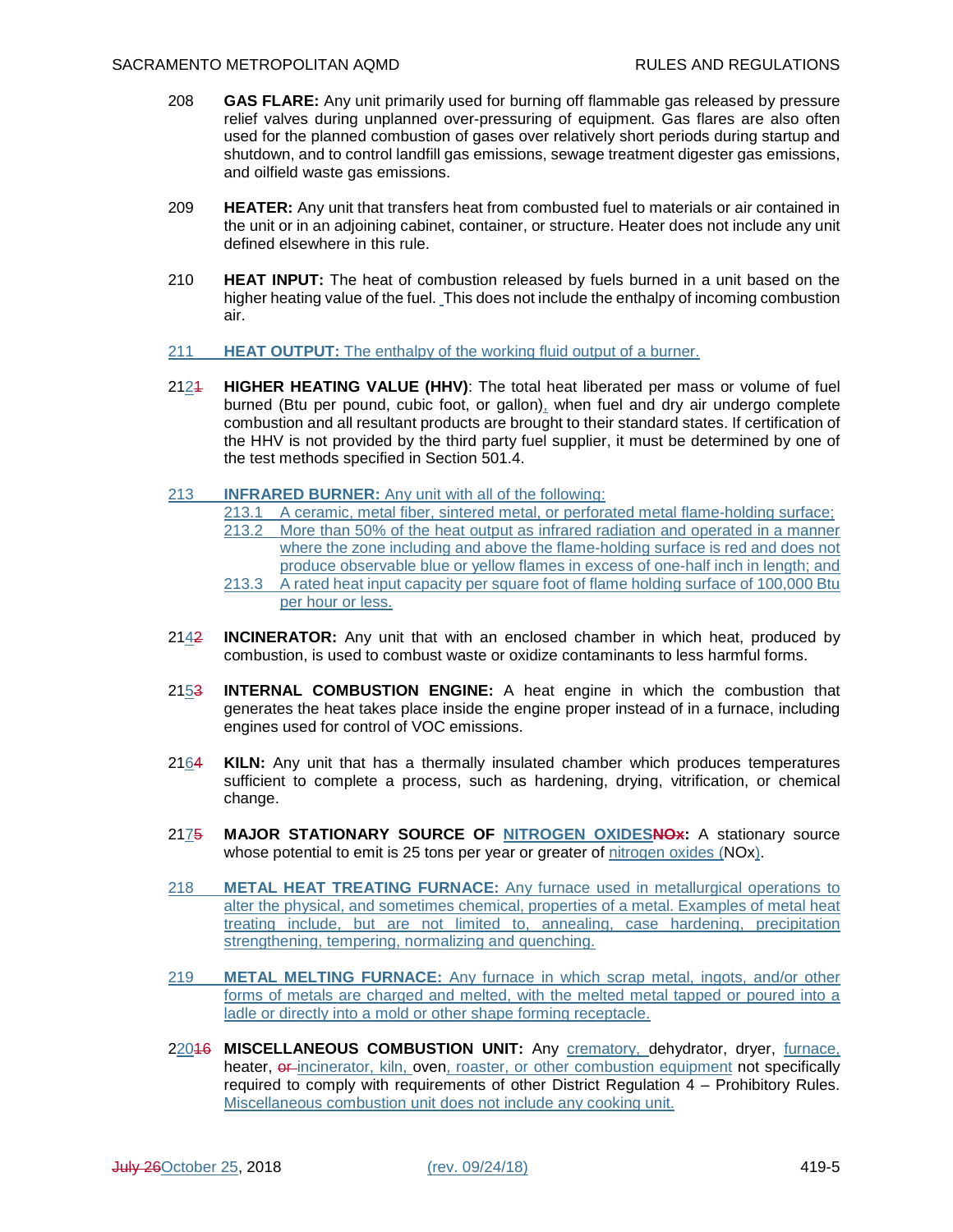- 22117 **OVEN:** Any unit with a thermally insulated chamber supplied with heat from combusted fuel in which material is heated, baked, dried, or cured in direct contact with the products of combustion.
- 22218 **PROCESS TEMPERATURE:** For the purpose of this rule, the process temperature of a unit is considered to be the maximum operating temperature of the unit under maximum designed production rate.
- 22319 **RATED HEAT INPUT CAPACITY:** The heat input capacity in million Btu per hour specified on the nameplate of the miscellaneous combustion unit-or cooking unit. If the heat input capacity on the nameplate of the combustion unit's burner is different from the heat input capacity on the nameplate of the unit, the heat input capacity of the burner will be used to determine rated heat input capacity. If the combustion unit has been altered or modified such that its maximum heat input capacity is different than the heat input capacity specified on the nameplate, the new maximum heat input capacity will be considered as the rated heat input capacity.
- 2240 **ROASTER:** Any oven used to dry roast nuts, coffee beans, or other plant seeds.
- 2254 **SHUTDOWN:** The period of time a unit is cooled from its normal operating temperature. The shutdown period is limited to two hours.
- 226 **SOYBEAN ROASTER:** Any oven used to dry roast soybeans or other similar legumes where the soybeans or other legumes travel directly through the burner flame.
- 2272 **STARTUP:** The period of time, not to exceed two hours, in which a unit is brought to its operating temperature and pressure immediately after a period in which the fuel flow is shut off for a continuous period of 30 minutes or longer.
- 2283 **STATIONARY SOURCE:** Any building, structure, facility, or emissions unit that emits or may emit any regulated air pollutant directly or as a fugitive emission.
	- 2283.1 Building, structure, facility, or emissions unit includes all pollutant emitting activities that:
		- a. belong to the same industrial grouping, and
		- b. are located on one property or on two or more contiguous properties, and
		- c. are under the same or common ownership, operation, or control or are owned or operated by entities that are under common control.
	- 2283.2 Pollutant emitting activities are considered a part of the same industrial grouping if:
		- a. they belong to the same two-digit standard industrial classification (SIC) code, or
		- b. they are part of a common production process. (Common production process includes industrial processes, manufacturing processes and any connected processes involving a common material).
- 229 **THERM:** One hundred thousand (100,000) British Thermal Units.

## **300 STANDARDS**

301 **EMISSION LIMITS – MISCELLANEOUS COMBUSTION UNITS:** Except as provided in Sections 113 and 115, the NOx and CO emissions from any miscellaneous combustion unit may not exceed the limits specified in Table 1. The NOx and CO emissions must be determined pursuant to Section 501. The owner or operator may choose to comply with the limits expressed as parts per million by volume on a dry basis, corrected to three percent oxygen, or expressed as pounds per million Btu.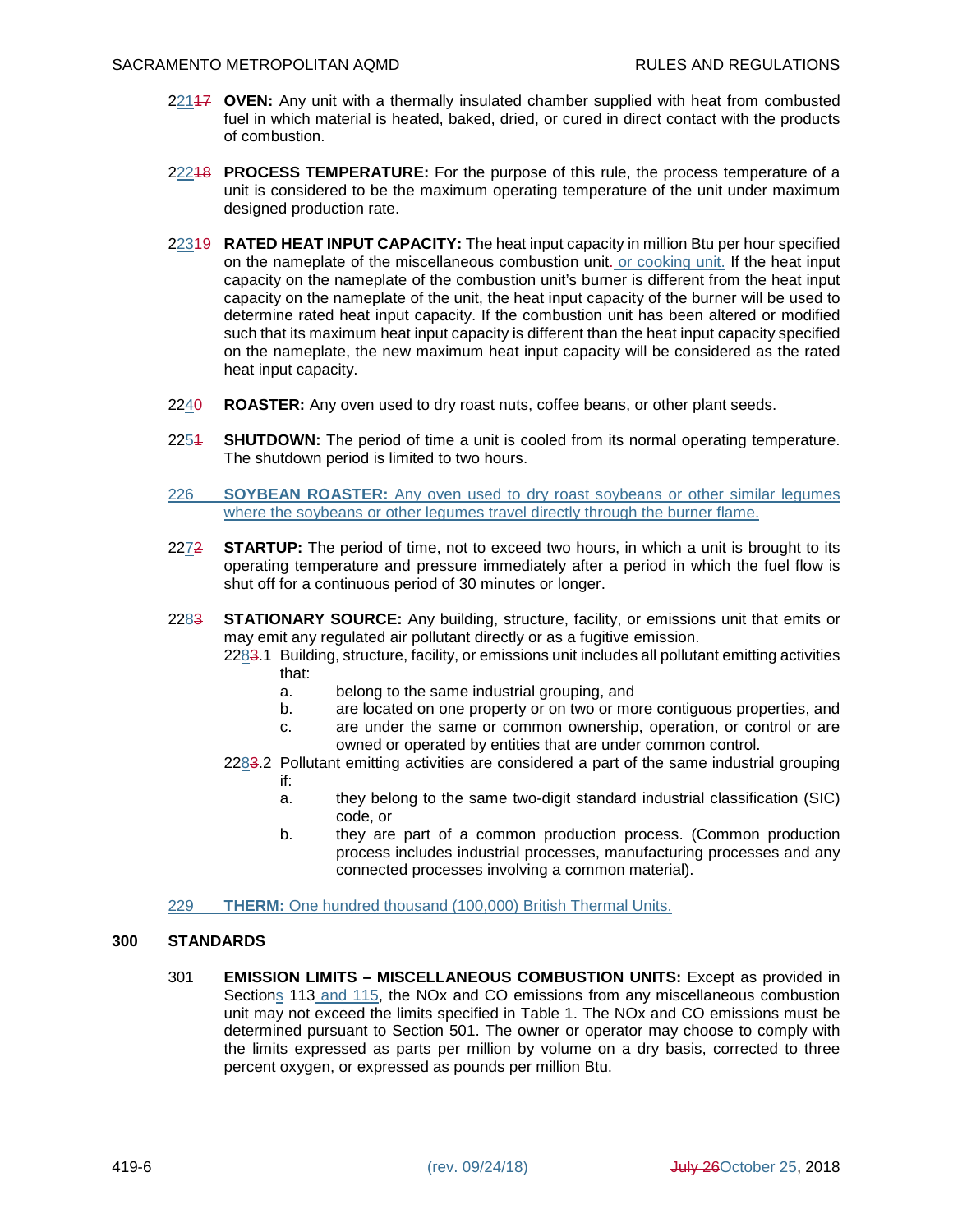| TABLE 1: MISCELLANEOUS COMBUSTION UNITS<br>EMISSION LIMITS EXPRESSED AS PPMV @ 3% O2 |                                                                       |                            |                                                             |  |  |
|--------------------------------------------------------------------------------------|-----------------------------------------------------------------------|----------------------------|-------------------------------------------------------------|--|--|
| <b>Equipment Category</b>                                                            | <b>NO<sub>x</sub></b> Limit<br>ppmv @ 3% O <sub>2</sub><br>(Ib/MMBtu) |                            | <b>CO Limit</b><br>ppmv $@3\%$ O <sub>2</sub><br>(Ib/MMBtu) |  |  |
|                                                                                      | <b>Effective (see Section 401)</b>                                    |                            |                                                             |  |  |
|                                                                                      |                                                                       | <b>Process Temperature</b> |                                                             |  |  |
| <b>Gaseous Fuel-Fired Equipment</b>                                                  | < 1200 °F                                                             | $\geq$ 1200 °F             |                                                             |  |  |
| <b>Asphalt Manufacturing Operation</b>                                               | 40<br>(0.049)                                                         | 40<br>(0.049)              | 400<br>(0.30)                                               |  |  |
| <b>Incinerator or Crematory</b>                                                      | 60<br>(0.073)                                                         | 60<br>(0.073)              | 400<br>(0.30)                                               |  |  |
| <b>Metal Heat Treating or Metal Melting</b>                                          | 60                                                                    | 60                         | 400                                                         |  |  |
| <b>Furnace</b>                                                                       | (0.073)                                                               | (0.073)                    | (0.30)                                                      |  |  |
| <b>Other Furnace</b>                                                                 | 30<br>(0.036)                                                         | 60<br>(0.073)              | 400<br>(0.30)                                               |  |  |
| Oven, Dehydrator, Dryer, Heater, or<br><b>OvenKiln</b>                               | 30<br>(0.036)                                                         | 60<br>(0.073)              | 400<br>(0.30)                                               |  |  |
| Soybean Roaster                                                                      | 45<br>(0.055)                                                         | 60<br>(0.073)              |                                                             |  |  |
| Other miscellaneous combustion unit                                                  | 30                                                                    | 60                         | 400                                                         |  |  |
| not listed above                                                                     | (0.036)                                                               | (0.073)                    | (0.30)                                                      |  |  |
| <b>Liquid Fuel-Fired Equipment</b>                                                   | < 1200 °F                                                             | $\geq$ 1200 °F             |                                                             |  |  |
| All miscellaneous combustion units                                                   | 40                                                                    | 60                         | 400                                                         |  |  |
| when liquid fuel-fired                                                               | (0.051)                                                               | (0.077)                    | (0.31)                                                      |  |  |

302 **EMISSION LIMITS – COOKING UNITS:** Except as provided in Section 115, the NOx and CO emissions from any cooking unit may not exceed the limits specified in Table 2. The NOx and CO emissions must be determined pursuant to Section 501. The owner or operator may choose to comply with the limits expressed as parts per million by volume on a dry basis, corrected to three percent oxygen, or expressed as pounds per million Btu.

| <b>TABLE 2: COOKING UNITS</b><br>EMISSION LIMITS EXPRESSED AS PPMV @ 3% O2 |                                                               |               |                                                             |  |  |  |
|----------------------------------------------------------------------------|---------------------------------------------------------------|---------------|-------------------------------------------------------------|--|--|--|
|                                                                            | <b>NOx Limit</b><br>ppmv @ $3\%$ O <sub>2</sub><br>(Ib/MMBtu) |               | <b>CO Limit</b><br>ppmv $@3\%$ O <sub>2</sub><br>(Ib/MMBtu) |  |  |  |
| <b>Equipment Category</b>                                                  | <b>Effective (see Section 401)</b>                            |               |                                                             |  |  |  |
|                                                                            | <b>Process Temperature</b>                                    |               |                                                             |  |  |  |
|                                                                            | < 500 °F                                                      | $\geq 500$ °F |                                                             |  |  |  |
| <b>Cooking Unit</b>                                                        | 40                                                            | 60            | 800                                                         |  |  |  |
|                                                                            | 0.049                                                         | (0.073        | (0.60)                                                      |  |  |  |

## 3032 **EQUIPMENT REQUIREMENT – FUEL CONSUMPTION:**

- 3032.1 The owner or operator of any unit demonstrating compliance with an emission limit ofin Sections 301 or 302 expressed as pounds per million Btu must install and maintain in service a non-resetting, totalizing fuel meter for each fuel prior to the compliance demonstration. The owner or operator of any unit with a combustion system that operates at only one firing rate who is demonstrating compliance with an emission limit expressed as pounds per million Btu must install and maintain in service a non-resetting, totalizing time or fuel meter for each fuel.
- 303.2 The owner or operator of any unit exempt from the NOx and CO emission limits in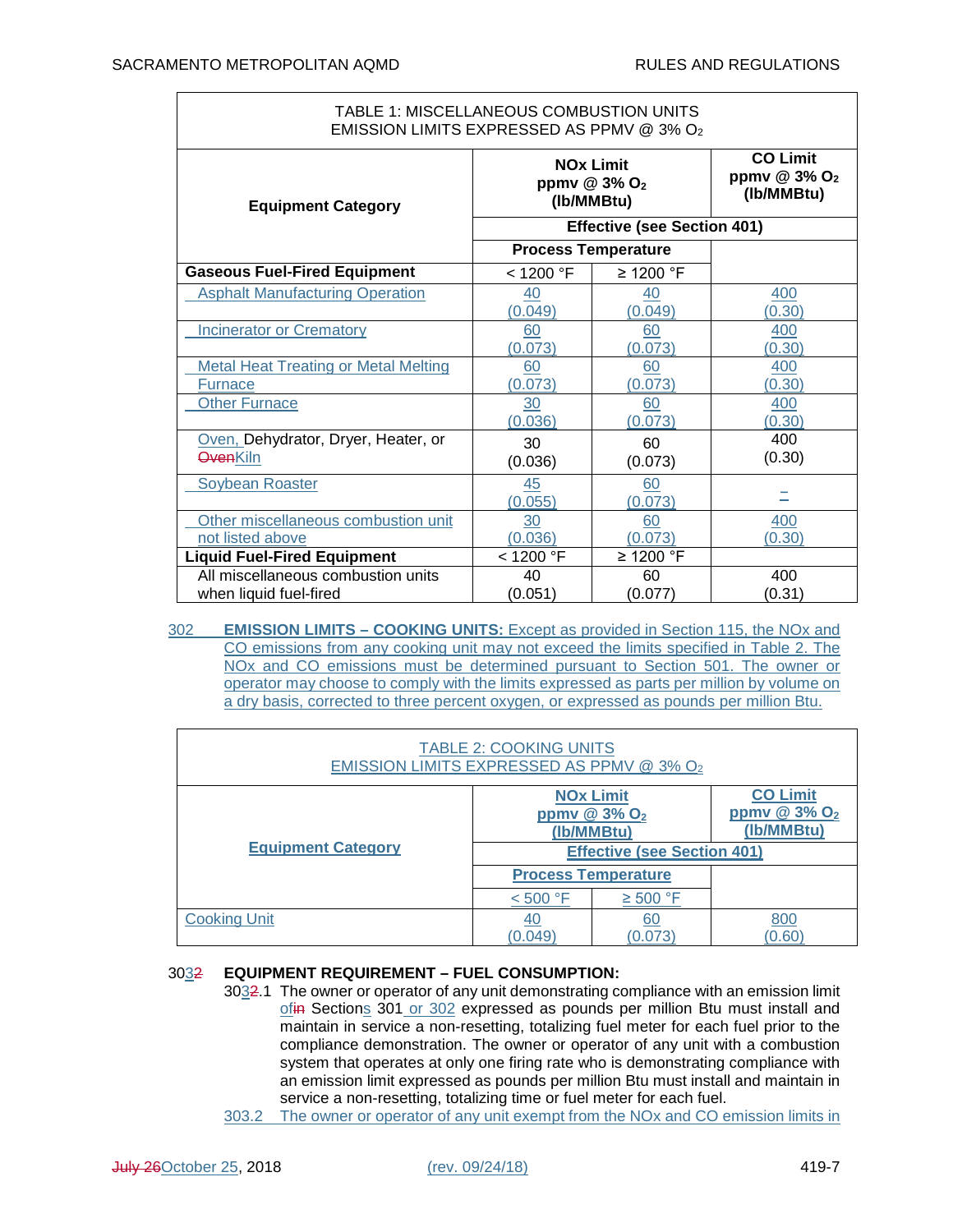Sections 301 or 302 pursuant to Section 115 must comply with one of the following conditions:

- a. Install and maintain in service a non-resetting, totalizing fuel meter in the fuel line for each fuel burned. Each unit serviced by the fuel line must have a meter installed to monitor fuel consumption; or
- b. Install and maintain in service a non-resetting, totalizing hour meter. This requirement applies to each unit relying on an hour meter to estimate fuel usage. In this case, the fuel usage must be calculated by multiplying the number of operating hours for the unit by the rated heat input capacity for the unit; or
- c. Install and maintain in service a computerized tracking system that maintains a continuous daily record of hours of operation and/or fuel consumption rate. If only hours of operation are recorded, the fuel usage must be calculated by multiplying the number of operating hours for the unit by the rated heat input capacity for the unit. If both hours of operation and fuel consumption rate are recorded, the actual recorded fuel consumption rate must be integrated over the actual number of hours operated to determine total fuel usage.
- 3032.32 Meters that require electric power to operate must be provided a permanent supply of electric power that cannot be unplugged, switched off, or reset except by the main power supply circuit for the building and associated equipment or the unit's safety shut-off switch. Any person operating any unit subject to this rule may not shut off electric power to a unit meter unless the unit is not operating and is shut down for maintenance or safety.
- 3043 **EQUIPMENT REQUIREMENT MAINTENANCE:** The owner or operator of any unit subject to this rule must perform combustion system maintenance in accordance with the manufacturer's schedule and specifications as identified in the manual or other written materials supplied by the manufacturer, distributor, installer, or maintenance company. Records of maintenance must be maintained as provided in Section 502.1.

## **400 ADMINISTRATIVE REQUIREMENTS**

- 401 **COMPLIANCE SCHEDULE:** Except as provided in Sections 115 and 402, Aan owner or operator of any unit subject to Section 301 or 302 must demonstrate compliance with this rule by the following dates.
	- 401.1 For any unit located at a major stationary source of NOx:

a. For units Unit installed after July 26, 2018: within 60 days after initial operation.

b.401.2 For units Unit installed on or before July 26, 2018: October 26, 2018.

- 401.2 For any unit not located at a major stationary source of NOx:
	- Unit installed after (date of adoption): within 60 days after initial operation. b. Unit installed on or before (date of adoption): in accordance with the schedule in Table 3.

| <b>TABLE 3: COMPLIANCE SCHEDULE</b>                                   |                                                                                                                     |                                                                                                                     |                                                                                                                     |  |  |  |
|-----------------------------------------------------------------------|---------------------------------------------------------------------------------------------------------------------|---------------------------------------------------------------------------------------------------------------------|---------------------------------------------------------------------------------------------------------------------|--|--|--|
| <b>Number of units</b><br>subject to<br><b>Sections</b><br>301 or 302 | <b>Number of these</b><br>units required to<br>be in full<br>compliance by<br>(12 months after<br>date of adoption) | <b>Number of these</b><br>units required to<br>be in full<br>compliance by<br>(24 months after<br>date of adoption) | <b>Number of these</b><br>units required to<br>be in full<br>compliance by<br>(36 months after<br>date of adoption) |  |  |  |
| 1 or 2                                                                |                                                                                                                     |                                                                                                                     | N/A                                                                                                                 |  |  |  |
| 3 or more                                                             |                                                                                                                     |                                                                                                                     |                                                                                                                     |  |  |  |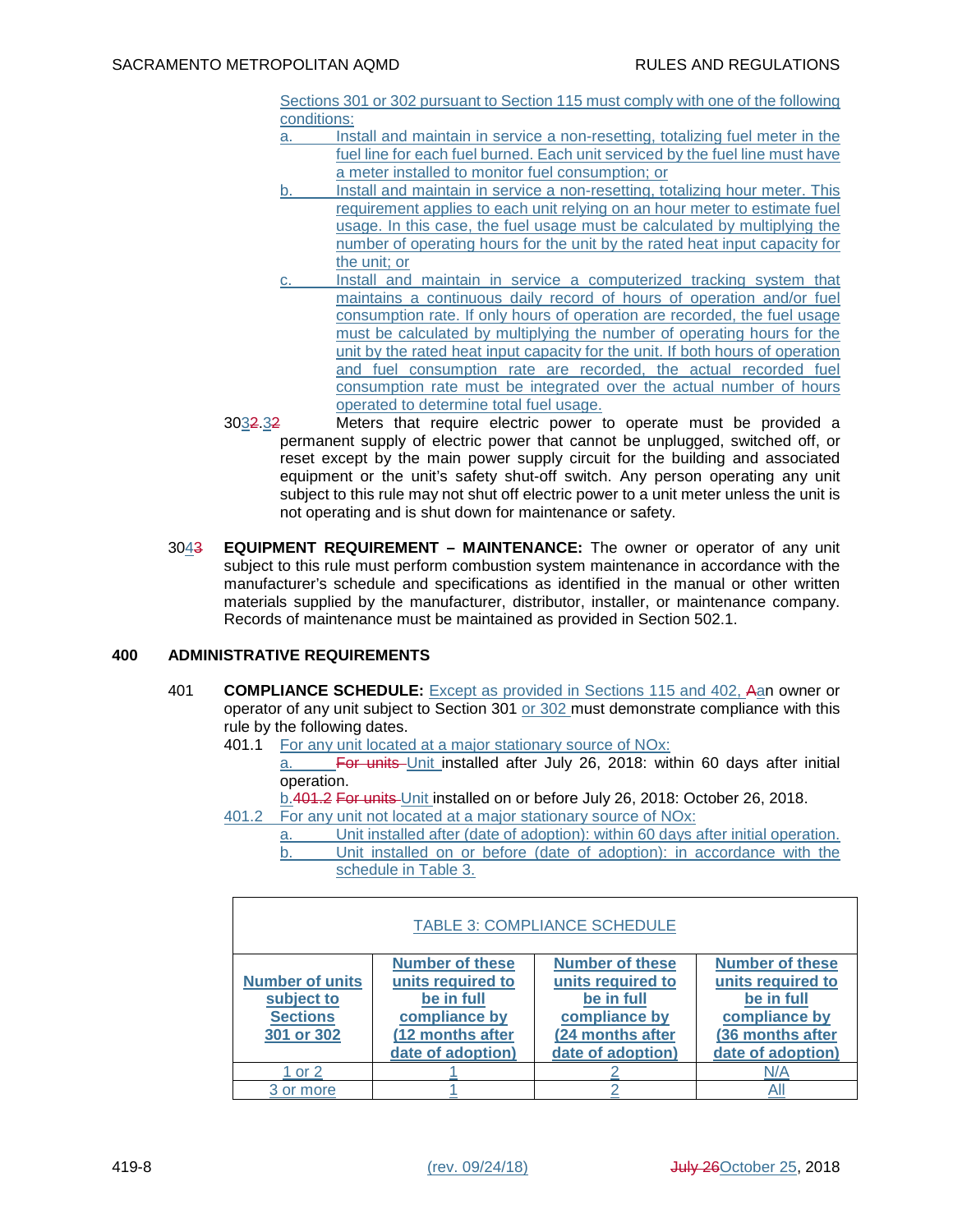**Note:** Full Compliance identifies the date by which the owner or operator must demonstrate that each unit is in compliance with this rule.

- 402 **LOSS OF EXEMPTION LOW FUEL USAGE:** Effective January 1, 2019 for any unit that loses its exemption pursuant to Section 115.2, the owner or operator must conduct an initial source test and demonstrate compliance with the requirements of Section 301 or 302 within one year from the end of the calendar year in which the unit first did not meet the requirements for exemption in Section 115. The unit subsequently will not qualify for exemption pursuant to Section 115.
- 4032 **SOURCE TESTING FREQUENCY:** Except as provided in Sections 115 and 402, Tthe owner or operator of any unit subject to the emissions limits set forth in Section 301 or 302 must perform emission source testing using the test methods specified in Section 501 of this rule according to the following schedule and maintain records as provided in Section 502:
	- 403.1 **Initial source test:** aAn initial source test to verify compliance on or before prior to the applicable compliance date specified in Section 401.
	- 403.2 **Periodic source testing:** A periodic and must perform an emissions source test once every second calendar year after the initial source test using the test methods specified in Section 501 and maintain records as provided in Section 502.
	- 4032.31 Any unit that is equipped with a continuous emissions monitoring system (CEMS) must conduct accuracy testing using the methods specified in Section 501 of this rule once every calendar year.
- 4043 **SOURCE TESTING PROTOCOL:** At least 30 days prior to the scheduled source test date, the owner or operator of any unit subject to this rule must submit a source test plan to the Air Pollution Control Officer. At least seven days prior to the source test date, the owner or operator must notify the Air Pollution Control Officer of the exact date and time of the source test. A final source test report, and the applicable source test observation and evaluation fee as authorized under Rule 301, must be submitted to the Air Pollution Control Officer within 60 days following the actual source test date.

## **500 MONITORING AND RECORDKEEPING**

#### 501 **TEST METHODS**

# 501.1. **GASEOUS EMISSIONS – SOURCE TEST:**

- a. Compliance with the NOx and CO emission requirements and the stack oxygen requirements in Section 301 or 302 must be determined using the test methods specified below. All emissions determinations must be made in the as-found operating condition, except no compliance determination may be established during unit startup as defined in Section 2272, or shutdown as defined in Section 2254. Tests must be conducted while the unit is operating at a firing rate that is as close as physically possible to the unit's rated heat input capacity. Tests must be conducted for three 40 minute runs. The Air Pollution Control Officer may grant written approval to conduct shorter test periods if the owner or operator demonstrates that the design of the unit prevents operation for 40 consecutive minutes. Results must be averaged over the three test periods.
	- 1. Oxides of Nitrogen ARB Method 100 or EPA Method 7E.
	- 2. Carbon Monoxide ARB Method 100 or EPA Method 10.
	- 3. Stack Gas Oxygen ARB Method 100 or EPA Method 3A.
	- 4. Any alternative source test method considered equivalent and that has been approved before the test in writing by the Air Pollution Control Officer, the California Air Resources Board, and the United States Environmental Protection Agency.
- b. A scheduled source test may not be discontinued solely due to the failure of one or more runs to meet applicable standards.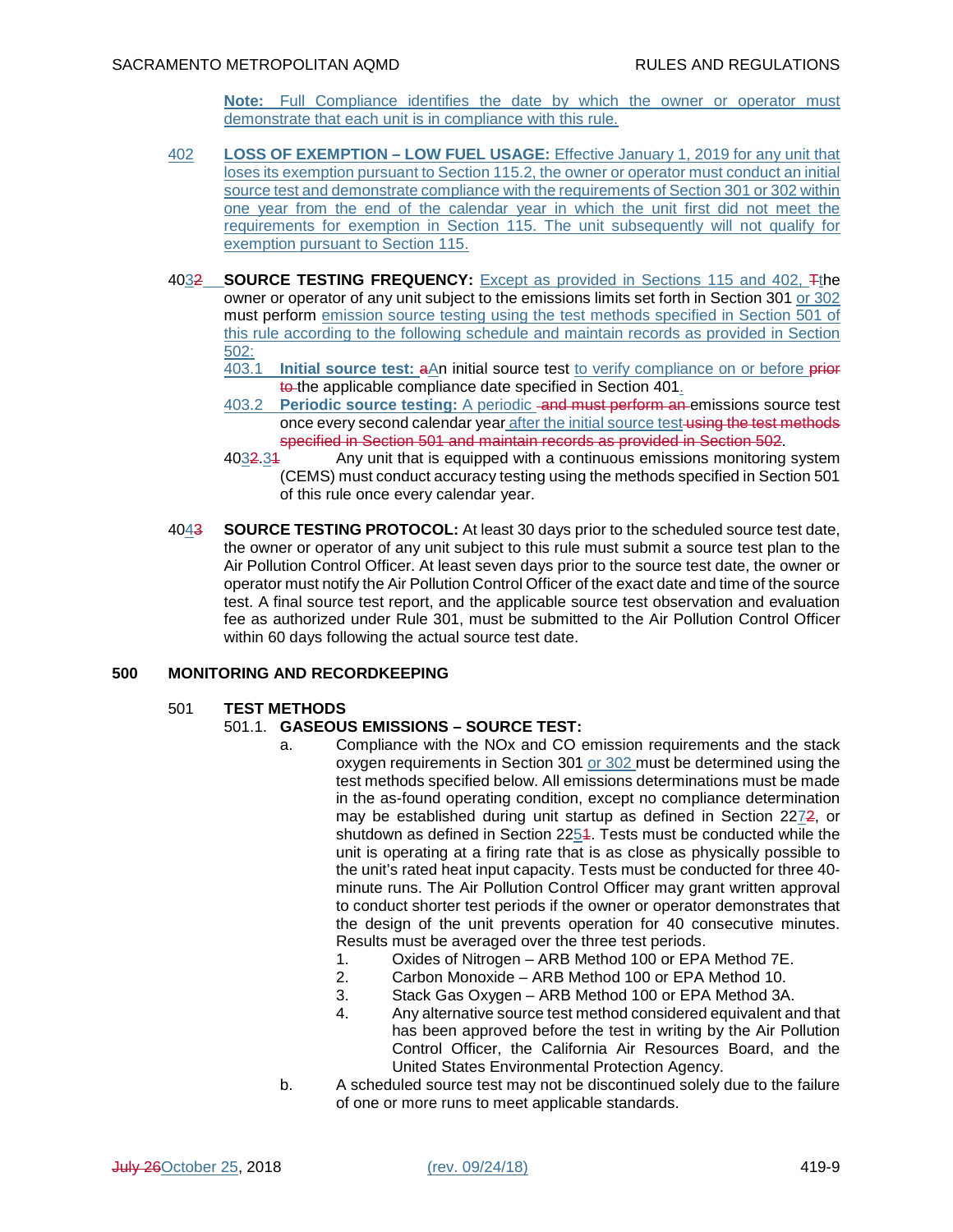- c. In the event that a sample is accidently lost or conditions occur in which one of the three runs must be discontinued because of one of the following reasons, then compliance may be determined using the average of the other two runs:
	- 1. Forced shutdown;
	- 2. Failure of an irreplaceable portion of the sampling train;
	- 3. Extreme meteorological conditions presenting a hazard to the sampling team; or
	- 4. Other circumstances beyond the owner's or operator's control as determined by the Air Pollution Control Officer.
- d. A source test not conducted pursuant to the source test methods listed in Section 501.1a may be rejected and the test report determined to be invalid.
- 501.2 **COMPLIANCE CALCULATION USING POUNDS PER MILLION BTU:** For any owner or operator who chooses to comply with the emission limits in Section 301 or 302 using pounds per million Btu, NOx and CO emissions in pounds per million Btu of heat input must be calculated using the procedures in EPA Method 19.
- 501.3 **GASEOUS EMISSIONS: CONTINUOUS EMISSIONS MONITORING SYSTEM (CEMS):** Compliance with NOx and CO emission requirements specified in Section 301 or 302 may also be determined using CEMS. All emissions determinations must be made in the as-found operating condition, except no compliance determination may be established during unit startup as defined in Section 227<del>2</del>, or shutdown as defined in Section 2254. Where the unit(s) are equipped with CEMS:
	- a. **General:** All CEMS must be installed according to the procedures specified in 40 CFR 60.13g. All CEMS must be installed such that a representative measurement of emissions is obtained. Additional procedures for the location of CEMS found in 40 CFR 60, Appendix B must be used. The data recorder for CEMS must be in operation at all times the unit is operated.
	- b. **Cycle time:** The owner or operator of any unit using CEMS must ensure that the CEMS system completes a minimum of one cycle of operation (sampling, analyzing, and data recording) for each successive 15 minute period.
	- c. **Calibration:** Zero and span must be checked once every 24 hours. The CEMS must be calibrated in accordance with the manufacturer's specifications.
	- d. **Averaging:** The data recorded during periods of calibration checks, zero and span adjustments must not be included in averaging for compliance determinations. Compliance must be determined on an hourly basis using the average of the three previous 1-hour average emissions concentrations. The 1-hour average emissions concentration must be determined from at least two data points recorded by the CEMS.
	- e. **Accuracy Testing:** Accuracy testing of CEMS must be conducted using a relative accuracy test audit pursuant to 40 CFR 60, Appendix F.
- 501.4 **HIGHER HEATING VALUE:** HHV must be determined by one of the following test methods:
	- a. ASTM D240-02 or ASTM D3282-98 for liquid hydrocarbon fuels; or
	- b. ASTM D1826-94, or ASTM D1945-03 in conjunction with ASTM D3588- 98 for gaseous fuels; or
	- c. Any alternative test method considered equivalent and that has been approved before the test in writing by the Air Pollution Control Officer, the California Air Resources Board, and the United States Environmental Protection Agency.
- 501.5 **MULTIPLE TEST METHODS:** When more than one test method or set of test methods is specified for any testing, a violation of any requirement of this rule established by any one of the specified test methods or set of test methods will constitute a violation of this rule.